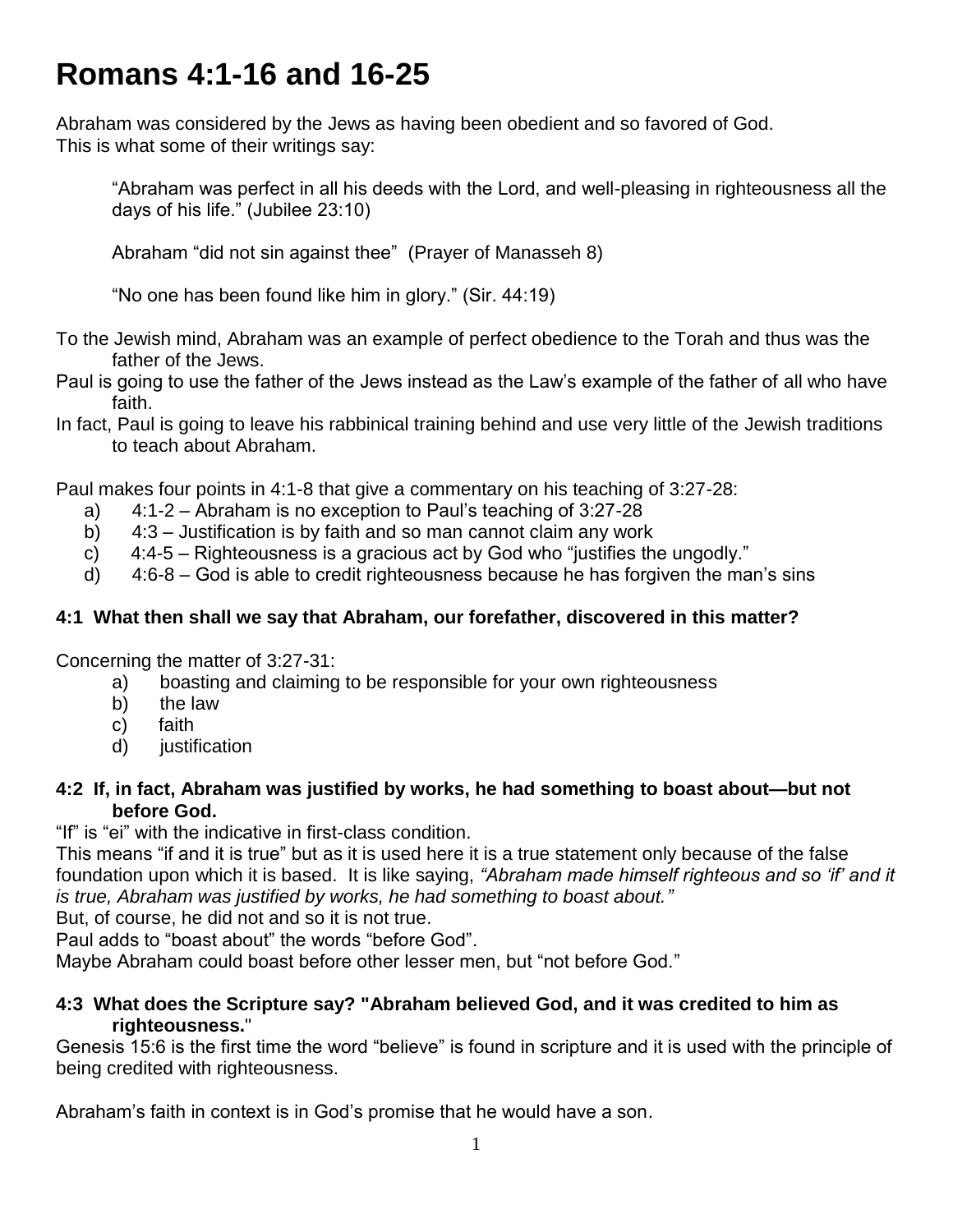This promise details of Genesis 12:1-3

It does not work like this:

- Abraham's faith is not in itself a righteous act that God accepts.
- Abraham's faith is not considered a work.
- Abraham's faith does not replace good works or obedience.

The Jews would read this faith into the "faith of obedience" in Genesis 22.

To the Jews Abraham was credited as being righteous because he was obedient in Genesis 22

It is like this:

The "crediting" of Abraham with righteousness means to credit to his account something that is not really his.

"Credit" is the word " $\lambda$ oyi $\zeta$ oµ $\alpha$ i" /logizomai/ and means the economic and legal crediting of something to another's account.

See examples in:

- a) 2 Samuel 19:20 when Shimei calls himself sinful but asks David not to credit his sin to his account.
- b) In Psalm 106:31 Phinehas is declared righteous for his actions in Numbers 25 but it is not as a reward for actually being righteous

Paul's interpretation of Genesis 15:6 is completely opposite the Jewish traditions but exactly in line with the scriptures.

## **4:4 Now when a man works, his wages are not credited to him as a gift, but as an obligation.**

**4:5 However, to the man who does not work but trusts God who justifies the wicked, his faith is credited as righteousness.**

4:4,5 make two points:

- a) Works have no part in justification
- b) God's justifying verdict is not earned but given at no cost.

Work means there is a just reward Trusting God is not a work

"wicked" or "ungodly" is " $\alpha \sigma \epsilon \beta \eta \zeta$ " /asebes / and refers to a person who refuses to worship. "wicked" is also used in these verses:

- Romans 5:6 "Christ died for the *ungodly*"
- 1 Timothy 1:9- "We also know that law is made not for the righteous but for lawbreakers and rebels, the *ungodly* and sinful. . ."
- 1 Peter 4:18 "If it is hard for the righteous to be saved, what will become of the *ungodly* and the sinner?"
- 2 Peter 2:6 "if he condemned the cities of Sodom and Gomorrah by burning them to ashes, and made them an example of what is going to happen to the *ungodly*;"
- Jude 4 "They are *ungodly* men, who change the grace of our God into a license for immorality. . ."
- Jude 15 "to judge everyone, and to convict all the *ungodly* of all the ungodly acts they have done in the ungodly way and or all the harsh words ungodly sinners have spoken against him."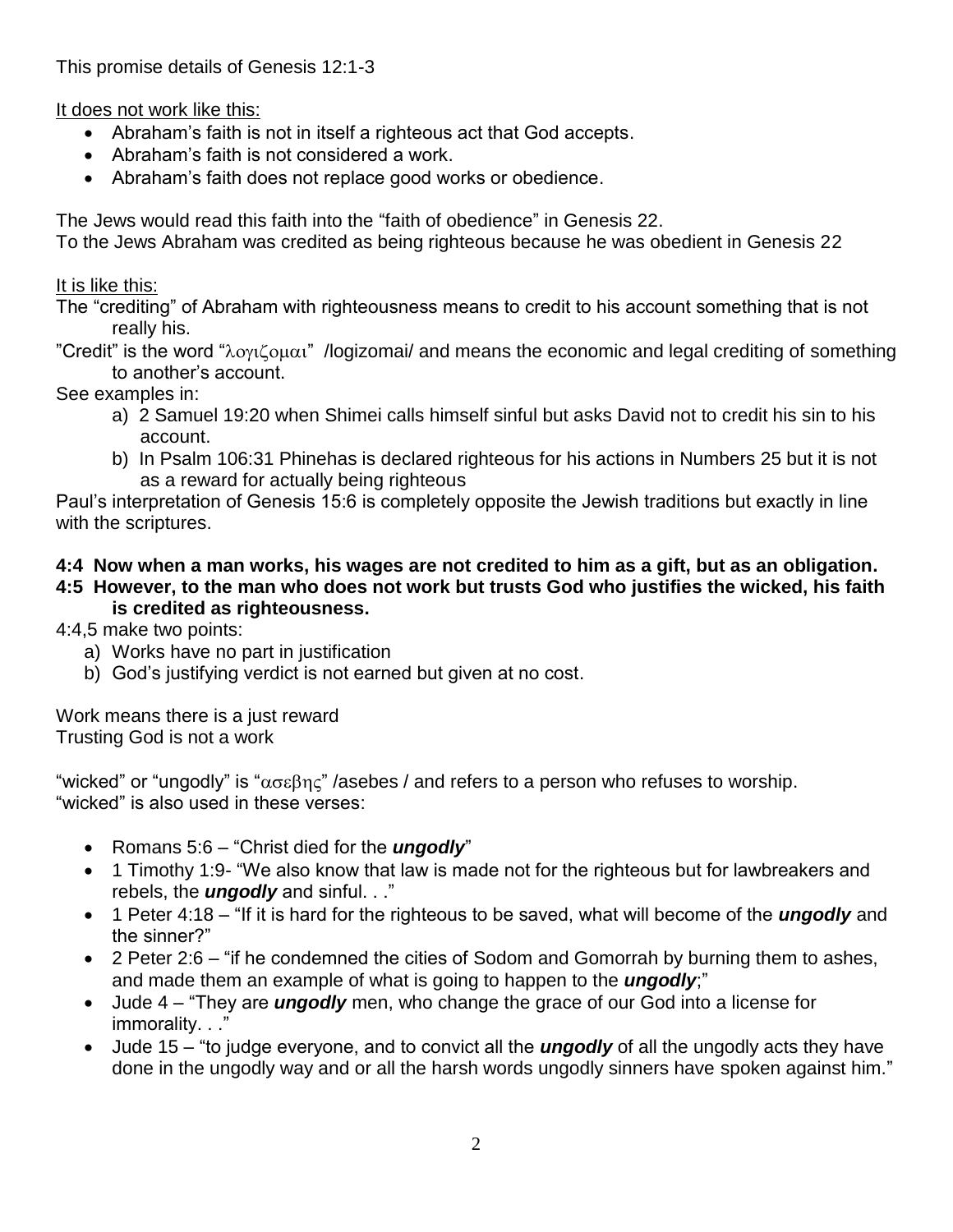## **What is Faith then if not a Work?**

- Paul makes it clear that faith is not a work. Or else, we could boast about it!
- Faith has no power to save. If it did then Jesus would not have to go to the cross.
- Faith is the channel that God brings his grace.
- Faith is the reaction of a man when he is confronted with the Word of God.
- Abraham believed a promise from God concerning a son.
- The opposite to faith is a hardened heart that rejects the Truth of God's promise.
- Faith is accepting God's plan of salvation, his free gift of grace.

#### **4:6 David says the same thing when he speaks of the blessedness of the man to whom God credits righteousness apart from works:**

- **4:7 "Blessed are they whose transgressions are forgiven, whose sins are covered.**
- **4:8 Blessed is the man**

## **whose sin the Lord will never count against him."**

This is Psalm 32:1-2

Notice the use of the word "count" or "credit" or "reckon"

How the Crediting Works and When it does not:

Forgiveness is the act of NOT COUNTING men's sins.

Righteousness is NOT the act of COUNTING men's good deeds

These words are not describing a moral change but instead a change in their relationship to God.

- **4:9 Is this blessedness only for the circumcised, or also for the uncircumcised? We have been saying that Abraham's faith was credited to him as righteousness.**
- **4:10 Under what circumstances was it credited? Was it after he was circumcised, or before? It was not after, but before!**
- **4:11 And he received the sign of circumcision, a seal of the righteousness that he had by faith while he was still uncircumcised. So then, he is the father of all who believe but have not been circumcised, in order that righteousness might be credited to them.**
- **4:12 And he is also the father of the circumcised who not only are circumcised but who also walk in the footsteps of the faith that our father Abraham had before he was circumcised.**

See Galatians 3:5-25

- **4:13 It was not through law that Abraham and his offspring received the promise that he would be heir of the world, but through the righteousness that comes by faith.**
- **4:14 For if those who live by law are heirs, faith has no value and the promise is worthless,**
- **4:15 because law brings wrath. And where there is no law there is no transgression.**
- **4:16 Therefore, the promise comes by faith, so that it may be by grace and may be guaranteed to all Abraham's offspring—not only to those who are of the law but also to those who are of the faith of Abraham. He is the father of us all.**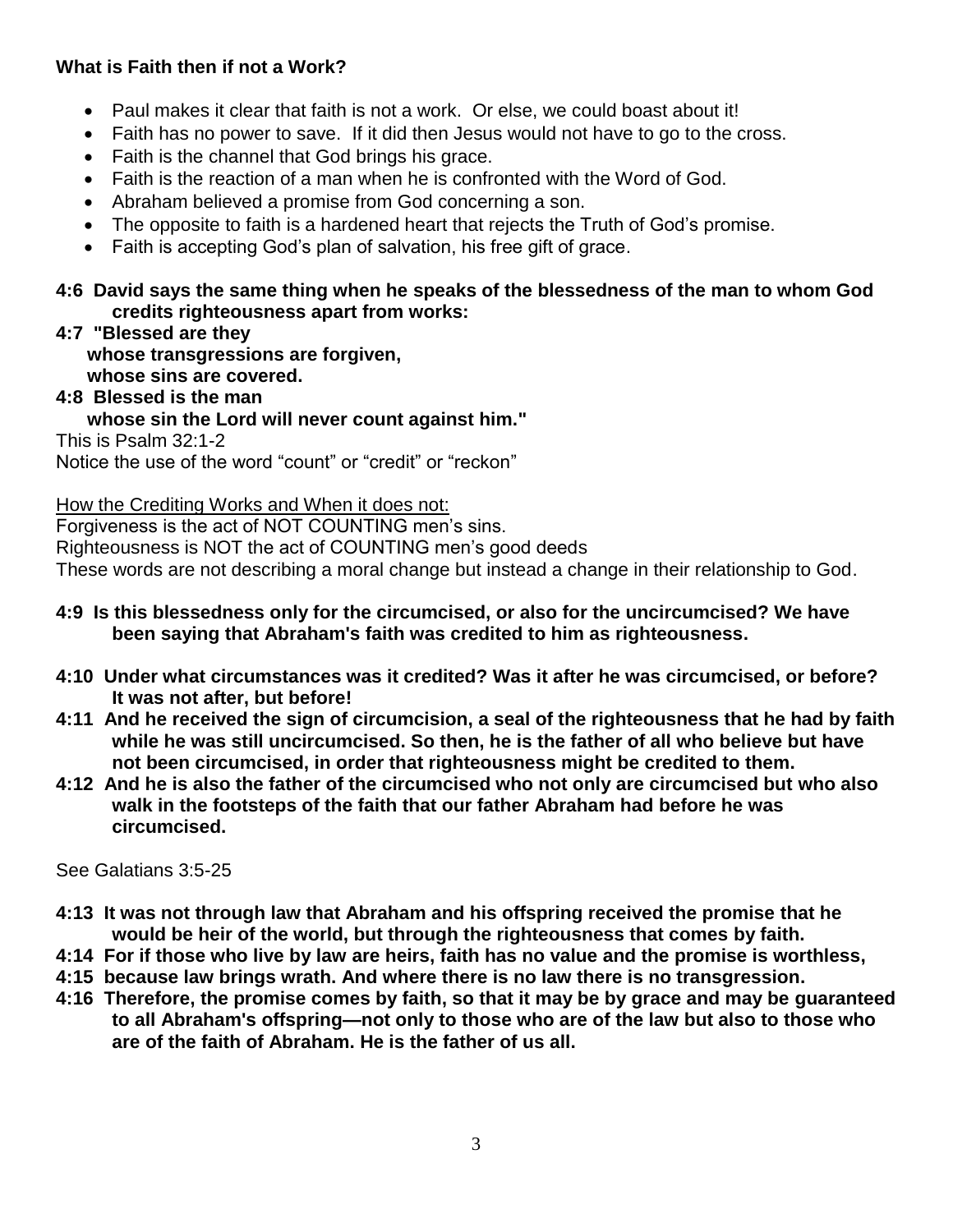People who reject this are trying to be righteous by one of these methods:

- 1) Their own self-defined standard of righteousness
- 2) Their own self-established religious observances or commitments

Paul has defeated both of these hopes of self-righteousness or a religious act like circumcision.

# **Romans 4:16-25**

"By Faith"

- To keep faith from being considered a work or man we can consider it like one of the senses: seeing, hearing, tasting, touching, smelling.
- Jesus did this in John 3 when he compared faith to looking at the snake on pole.
- Faith makes real to us in our lives, in our world, what God has said (promised) in the spiritual world. By faith we can see, hear, taste, touch, smell the spiritual reality.
	- Hebrews 11:1

**Rotherhams:** But faith is, of things hoped for, a confidence, of facts, a conviction, when they are not seen;

**NASB:** Now faith is the assurance of things hoped for, the conviction of things not seen.

**King James:** Now faith is the substance of things hoped for, the evidence of things not seen.

**Weymouth:** Now faith is a well-grounded assurance of that for which we hope, and a conviction of the reality of things which we do not see.

**Young:** And faith is of things hoped for a confidence, of matters not seen a conviction,

**Darby:** Now faith is [the] substantiating of things hoped for, [the] conviction of things not seen.

"By Grace" because works will never be good enough for any one.

"Guaranteed"

- The believer can be sure of his salvation
- If a believer is doubting his "guaranteed" salvation or is not sure of it then he does not fully understand we are justified by faith.

"Abraham's offsprings" include two groups:

- The natural seed of Abraham or Israel
- The spiritual seed of Abraham or those who have faith in the same God and the promises he has made. This can be Gentile or Jew.

## **Romans 4:17-22 Explains the Principle of Faith**

- 1) Abraham received God's word in verses 17-18.
- 2) Abraham believed God's word in verses 19-20.
- 3) Abraham received the benefit of his faith in verses 21-22.

## **Romans 4:23-25 Applies the Principle of Faith to Us Today**